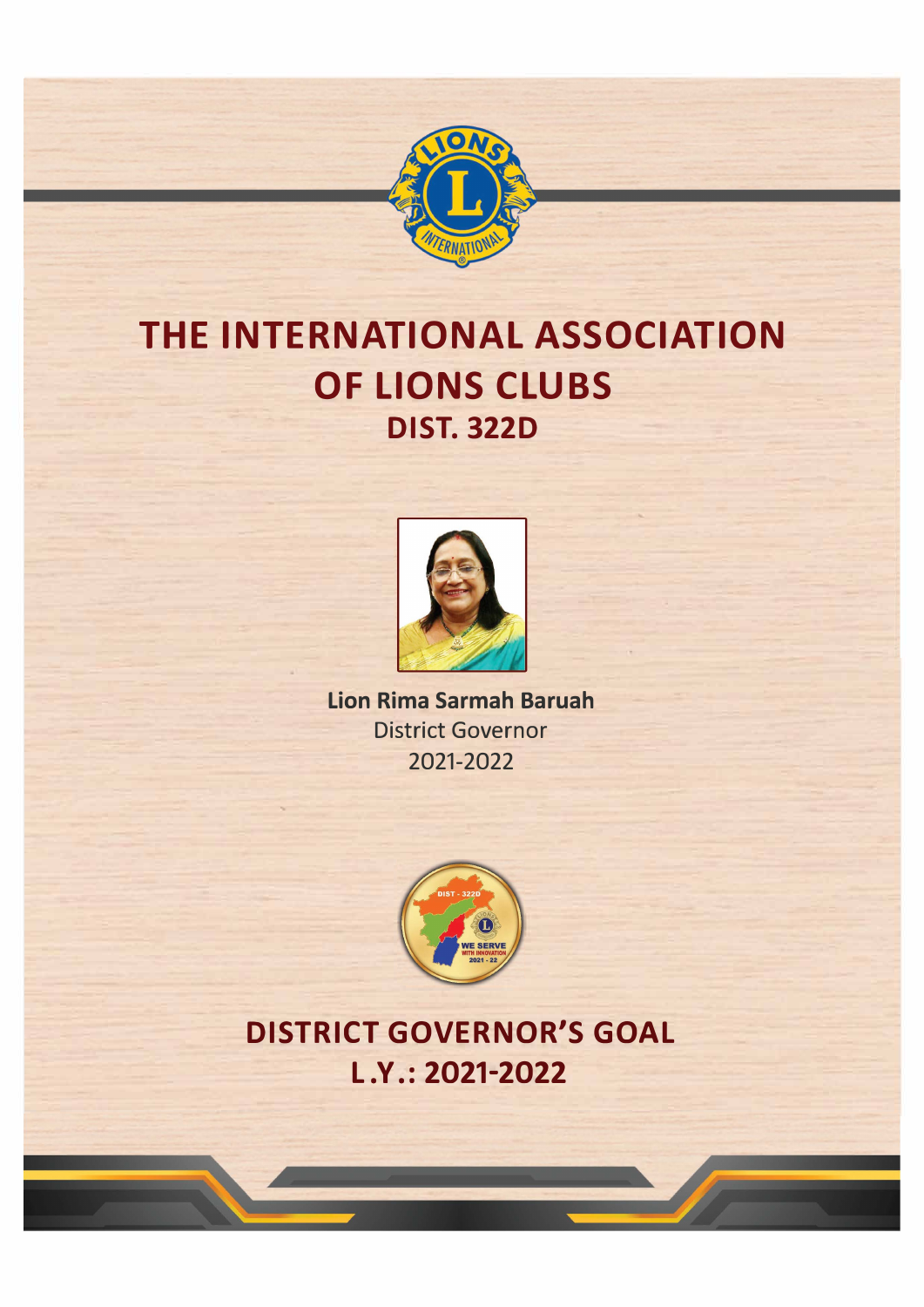

# **ADMINISTRATIVE GOALS:**

- To promote and give full support to the programs of International President Lion Douglas X. Alexander.
- To bring effective District administration up to Club level as per GAT Program.
- To bring transparency in District Administration.
- To conduct customized, on-time, short and effective meetings in the District and Clubs.
- To have monthly ,regular reporting of Service Activities and Membership through Mylion and MyLCI respectively.
- To encourage virtual meeting and webinar platforms for administrative activities and functioning.
- To encourage Clubs to pay International and District dues for the Lionistic year at a time.
- To encourage each club to get registered under FCRA, Trust/ Societies act and obtain PAN Cards to get grants.
- To ensure that PU101 form,membership list and District account are reported within the prescribed time limit.
- To emphasis on building public image and public relation.

## **MEMBERSHIP GOALS**

- To have at least 25 members in each club.
- To ensure 100% retention of the members in the clubs.
- To revitalize weak and sick clubs.
- To ensure minimum 10% sustainable membership growth in each club.
- To encourage more women and young members in the clubs and give them leadership opportunities.
- To make every Lion member's spouse a lion member if not already made. Encourage family members, friends, relatives of lions member to join Lionism.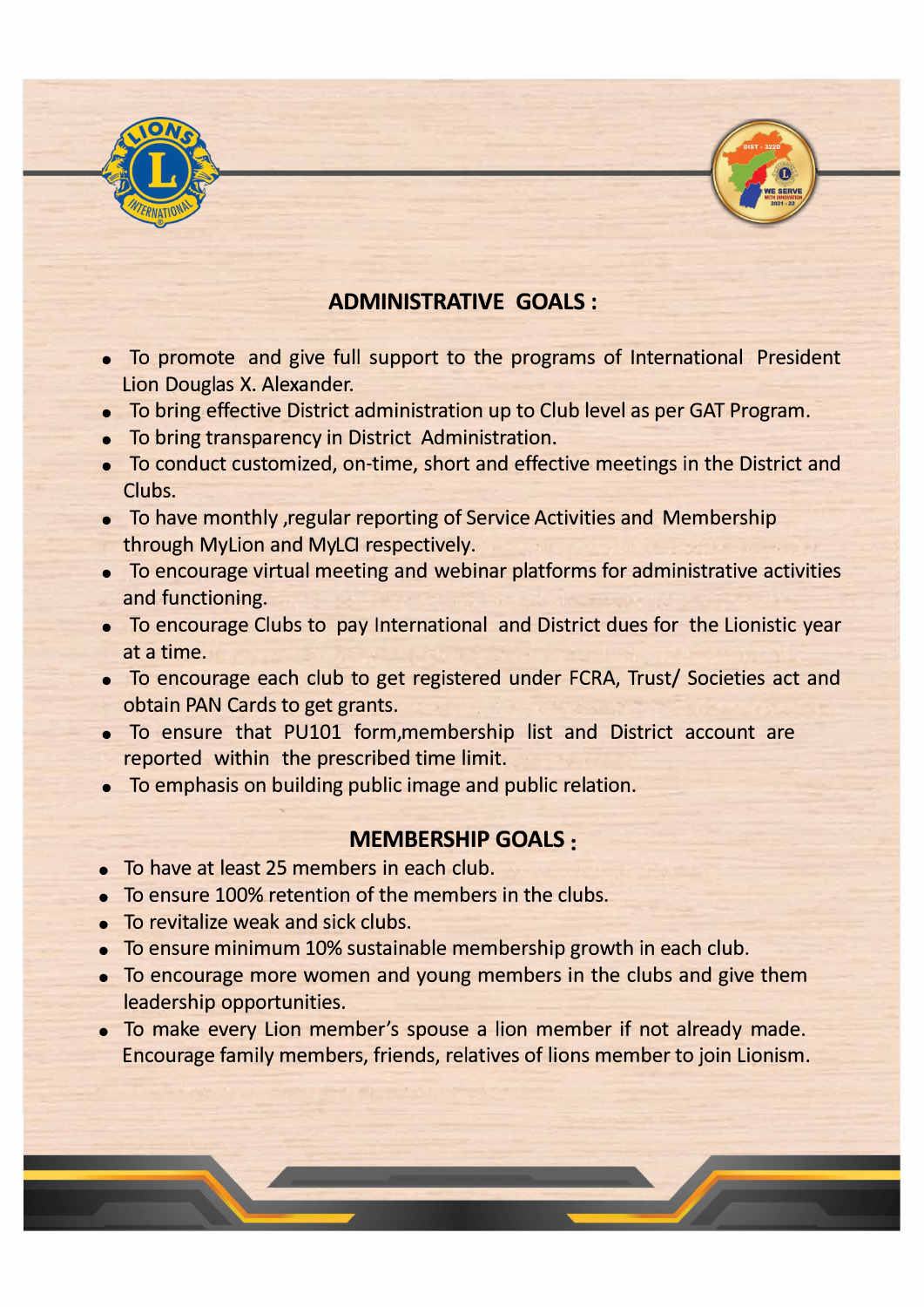

#### **New Club Extension:**

{Preference will be given to new, unexplored areas of the District)

- Extension of at least 4 new Lions Clubs
- Extension of at least 1 Leo-Lion Club
- Extension of at least 1 Leo Club

#### **LEADERSHIP DEVELOPMENT:**

- GAT virtual schooling.
- LCIF virtual schooling
- PST virtual schooling
- RC/ZC Workshop
- To participate in all international and Multiple level training programs like FDI, ALLI, ELLI, RLLI, Post graduate RLLI .
- To motivate members to have at least 5 courses in Lions Learning Centre.
- To organize Certified Guiding Lion program, Club Quality Initiative program, New Member Orientation Program YLLI, DLLI and New Voice symposium.

#### **STRENGTHENING LCIF AND OFF:**

- To appraise clubs about LCIF and DFF
- To enroll at least 15 MJF/PMJF in the District
- To motivate the members to contribute \$50, \$100, or \$200 as Lions Shares or any amount from their heart to LCIF to support Campaign 100.
- Motivate clubs to be a Model club.
- To motivate members to contribute to DFF for strengthening our District.
- Make 100% DFF clubs in the District.
- To promote and guide the clubs in applying LCIF and DFF grants.

#### **SERVICE ACTIVITIES**

- To have all the clubs report their service activities and upload stories.
- To participate in 5 Global service activities Diabetes, Hunger, Vision, Environment and Childhood Cancer.
- To support and participate in One Multiple One Activity and One District One Activity on specific dates.
- To encourage Clubs to have at least One Permanent Project/ activity.
- To adopt and empower a village